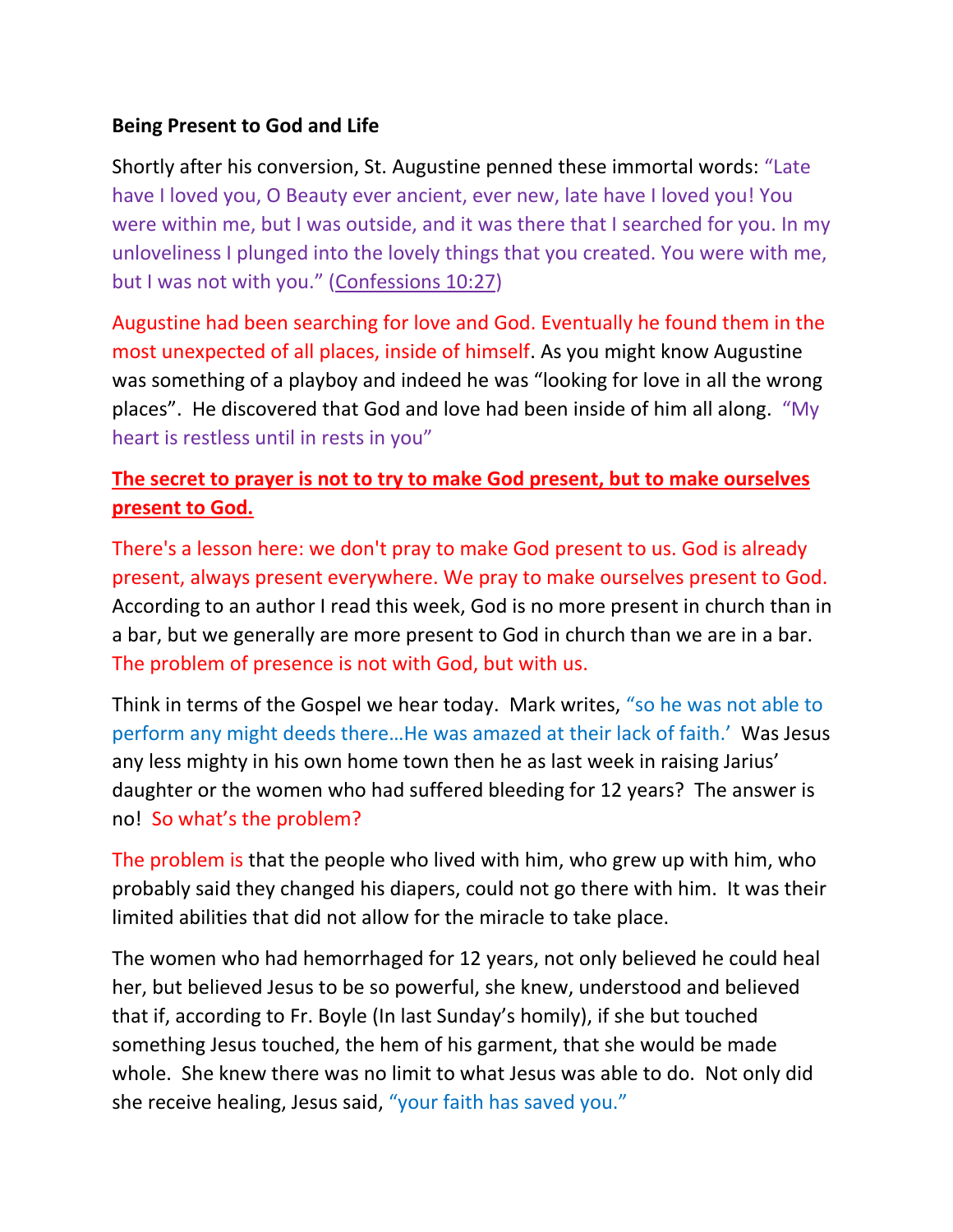The same was true, with the synagogue official named Jarius. "Come lay your hands on her that she may get well and live." Jesus put out all who had closed minds, who would limit the power of God, and took in only those who could believe. Peter, James. John, mom and dad. The faith of the mustard seed, a Gospel passage we heard just a couple week ago, brought about life and resurrection. She is alive, give her something to eat!

You see the grace of God abound everywhere! It is not here in one moment and not in another. St. Thomas Aquinas said, "Grace—Grace all is Grace"

It is the heart of our Sacraments. Grace is freely given, but you and I must be open to the grace for it to be effective.

I cannot force you to get married, you must freely enter into marriage for the grace to be effective.

You must be contrite and sorrowful, for the grace of the Sacrament of Reconciliation or Confession to have an effect. If you are not contrite, no forgiveness can take place.

It is also true of the Eucharist. The church teaches through the scriptures and her theology. "that the Eucharist is the source and summit of the Christian life." It is one of our deepest held truth. And yet we are told by many, they cannot believe in true presence of the Eucharist. Who is limiting the power of God?

The power of God is evident, the power of God is eternally present, and God is as good as his word. But we limit his power by our unbelief.

Sadly, too often we are not present to the beauty, to love, and to grace that brims within the ordinary moments of our lives. Bounty is there, but we aren't. Because of restlessness, tiredness, distraction, anger, obsession, haste, whatever, too often we are not enough inside of our ourselves to appreciate what the moments of our own lives hold.

We think of our lives as impoverished, dull, small, not worth God full attention, but, as with prayer, the fault of non-awareness and small faith is on our side.

Our lives come laden with richness, but we aren't sufficiently present to what is there.